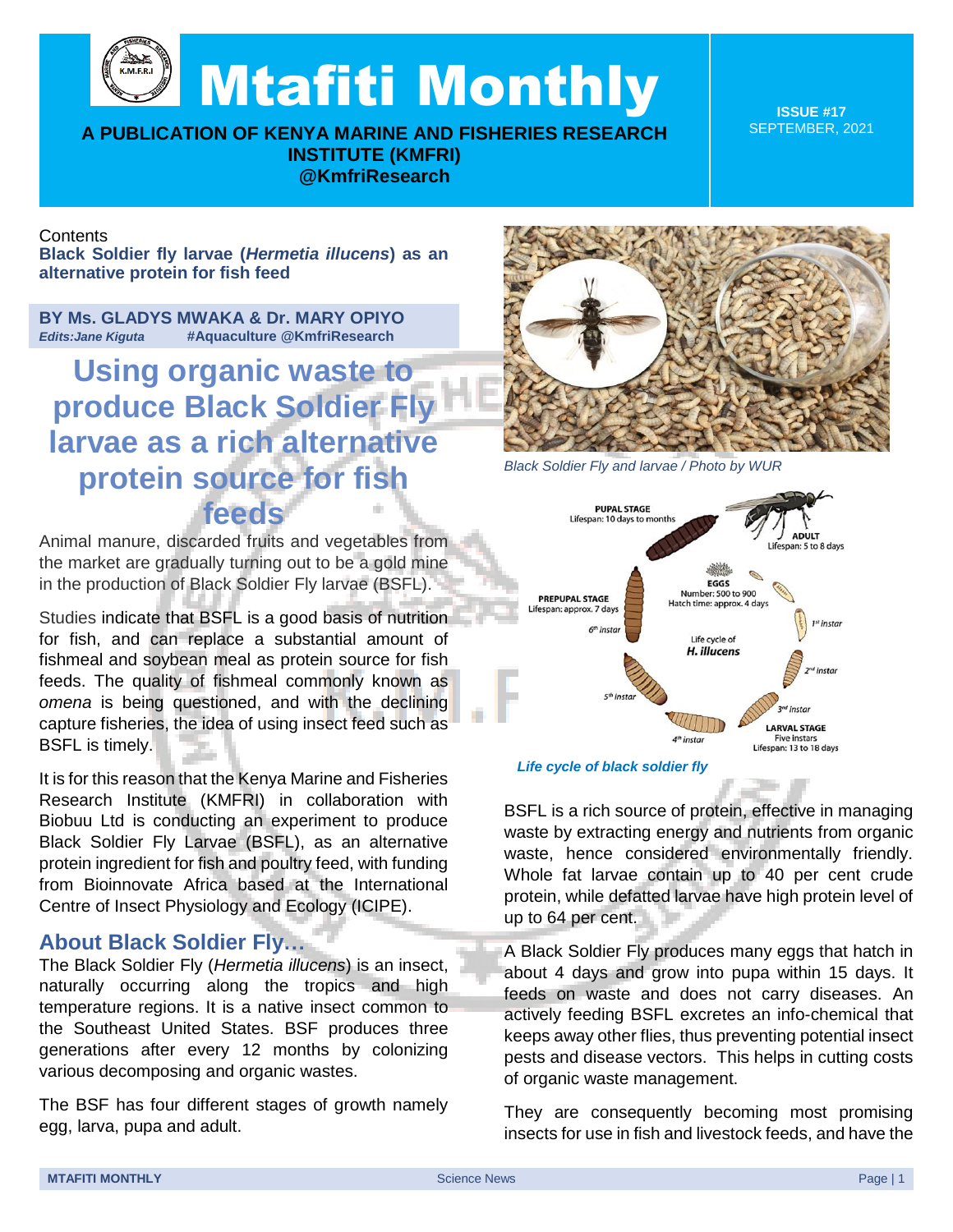Mtafiti Monthly

**A PUBLICATION OF KENYA MARINE AND FISHERIES RESEARCH INSTITUTE (KMFRI) @KmfriResearch**

**ISSUE #17** SEPTEMBER, 2021

ability to meet the growing demand for alternative protein sources in aquaculture.

## **How to produce Black Soldier Fly larvae**

KMFRI research scientist Ms Gladys Mwaka, who was awarded a Bioinnovate fellowship for Women Scientists, is currently investigating the effect of different waste substrates on the growth and proximate composition of the BSFL. She is attached to Biobuu Limited located in Kilifi County, Kenya, whose main goal is to convert food waste into high quality feed for fish and chicken.

A typical BSF bio-waste processing facility consists of waste pre-processing involving particle size reduction, dewatering and removal of inorganic substances, biowaste treatment by BSFL, separation of BSFL from processed residue, and lastly, refinement of the larvae and residue into marketable products.



*Market and hotel waste transported to the study site*

The Black Soldier Fly (BSF) larvae feeds from different wastes that include municipal, agro-industrial, manure and feaces. Municipal waste mostly consists of discarded fruits and vegetables from the market with at least 95 per cent water content, and food leftovers from restaurants that make up the organic waste.

The agro-industrial wastes, on the other hand, are generated from food processing factories, spent grains from milling firms and by-products from slaughterhouses. Manure and faeces from pit latrines and septic tanks are usually a mixture of excreta of cows, poultry or swine manure.

"BSF that feed on wastes with quality protein and carbohydrates have high protein and fats," says Ms Mwaka.

"BSF that feeds on substrates with quality protein and carbohydrates have high protein and fats," says Ms. Mwaka.

The experiment conducted by Ms. Mwaka at Biobuu Ltd in Kilifi involved three different bio-waste treatments: market waste, hotel waste and a mixture of market and hotel waste. Hotel waste was found to produce a high volume of larvae compared to market waste, and a mixture of market and hotel waste.



*From left to right, larvae produced from Market Waste (MW), Hotel Waste (HW), and a combination of Market & Hotel Waste (MHW).*

In this study, BSF eggs were hatched, and the larvae fed on the different organic wastes to investigate growth and digestibility trends. The biodegradable waste was sorted and separated to avoid inclusion of any hazardous material.

"Plastic and hazardous materials are to be sorted manually and separated to ensure that waste processed is organic and biodegradable," says Ms. Mwaka.

Larvae were counted and placed in different feeding trays holding 10,000 each. To meet BSF diet requirements in all developmental stages, feeding and re-feeding was done on the fifth and eighth day until the larvae was mature for harvesting on the 13<sup>th</sup> day the last day. The experiment used 10,000 five-day old larvae which were being fed on 15kg of wet waste water content being 75 per cent - for 12 days.